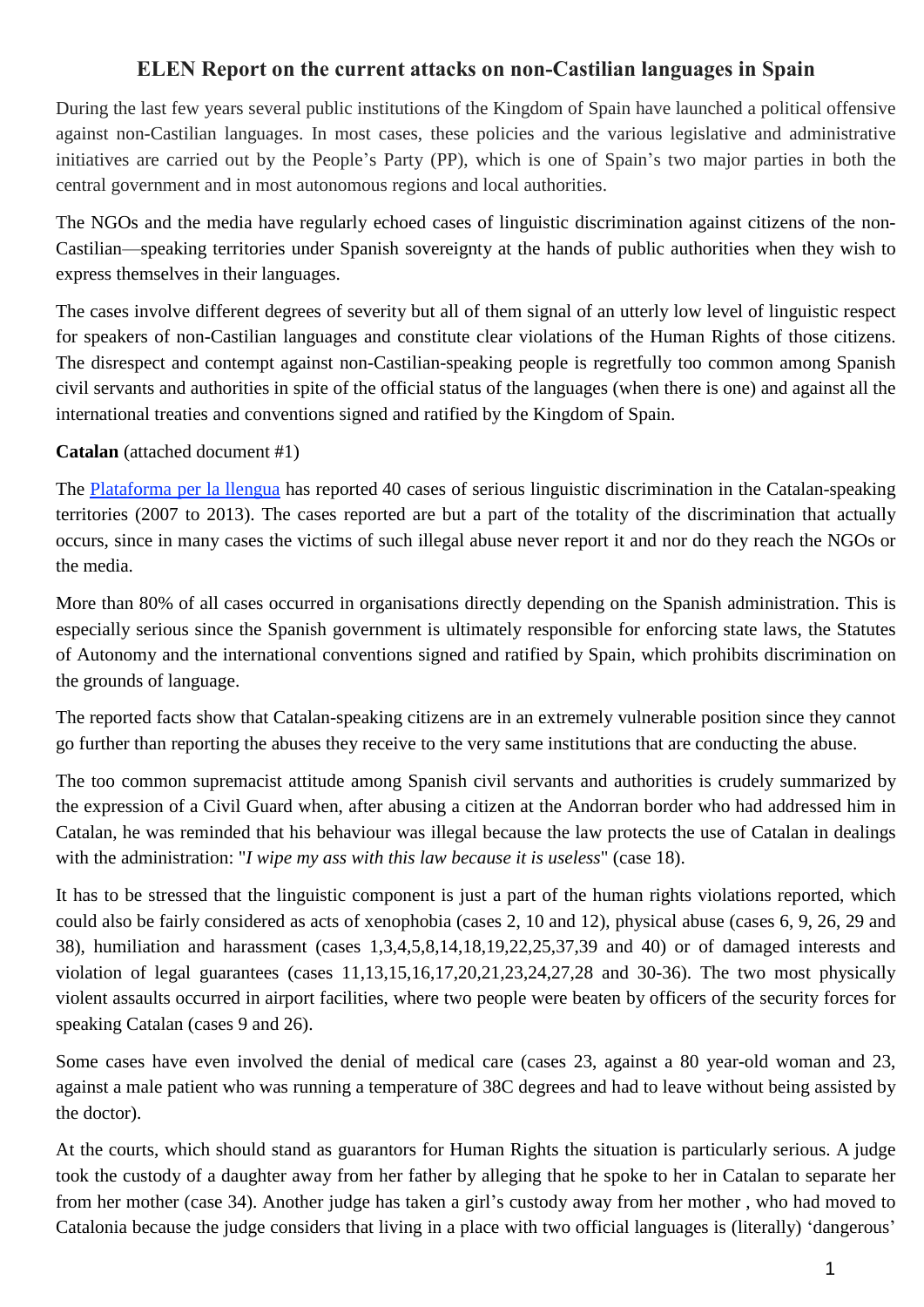[\(http://ccaa.elpais.com/ccaa/2014/03/26/catalunya/1395862339\\_860105.html\)](http://ccaa.elpais.com/ccaa/2014/03/26/catalunya/1395862339_860105.html). Neither the judges nor their supremacist opinions have been challenged by any Spanish legal authority.

In the Valencian Country, less than one third of the population are able to access Catalan medium education. In 2014 the Conselleria (Ministry) of Education has closed 151 Catalan units against the wishes of the families, and removed more than 4,000 vacancies in Catalan. At the same time they have opened units in Castilian-Spanish for just four students in the city of Valencia. It has to be stressed that these policies have been enforced in spite of the recommendations derived from the ECRML second evaluation report (paragraphs 866-871), in which the Committee of Experts considered, in the light of the undertakings entered into by Spain, i.e. the highest under Article 8, that these were only partly fulfilled. It urged the competent authorities to develop educational models essentially in Valencian-Catalan for the whole primary school curriculum as well as for secondary school. The competent authorities were also encouraged to make these models available throughout the territory of Valencia where Valencian-Catalan is used and to clarify whether this is the case for the existing "full-immersion" model, including where pre-school education is concerned.

Moreover, even in Catalonia, just one Castilian-speaking family is enough to force a whole unit to switch languages and continue education in Castilian-Spanish, even if they've been studying in Catalan for the last academic years. This is the law launched by Education Minister Mr. Wert who publicly admitted that the aim of the law was to turn Catalan students into real Spaniards (*españolizar*) [\(http://www.elmundo.es/elmundo/2012/10/10/espana/1349858437.html\)](http://www.elmundo.es/elmundo/2012/10/10/espana/1349858437.html).

In the Balearic Islands the situation has severely worsened since the current President, Mr. Bauzá, took government. As an example of the conflict between the Balearic Government (People's Party) and the education community (parents as well as teachers and students), the Professor, Jaume Sastre, is currently on the 35th day of a [hunger](http://www.vilaweb.cat/noticia/4194505/20140529/hunger-strike-for-catalan-language-education-goes-into-fourth-week.html) strike in order to compel President Bauzà to accept a dialogue with educators that defend a quality public school system taught in the Catalan language. In the Public Administration they have gone so far as to revoke the compulsory knowledge of Catalan in order to access jobs as civil servants.

# **Galizan** (attached document #2)

Public administration is the one area hardest hit by the recent setbacks affecting the Galizan language, partly because it is the main sector responsible for protecting and promoting the language, but also because the Spanish and Galizan governments are either failing to implement measures designed to protect it or actively applying measures leading to a regression. Over recent months, the Galizan government has issued instructions to local administrations to publish calls for tender in one of the official languages of the UE, which means that they will be available in Spanish but not in Galizan, contrary to previous practice. In this case, European legislation and the failure to recognise Galizan as an official EU language effectively undermine citizens' rights, whilst at the same time running counter to Art. 10 of the ECRML.

Formal education, severely affected by the recent setbacks, is one of the main causes behind the rapid drop in the number of Galizan speakers. The repeal of the Decree approved in 2007 intended to ensure the presence of Galizan on a par with Spanish as a language of instruction in primary and secondary education, replaced by the so-called Decree on Multilingualism marked a turning-point. The current Galizan government passed legislation which openly went against the language it is supposedly bound to protect and promote, as confirmed by the last report regarding the application of the ECRML. The Decree effectively reduces the presence of Galizan in schools and actively bans the teaching of certain subjects in Galizan for the first time since the end of Franco's dictatorship.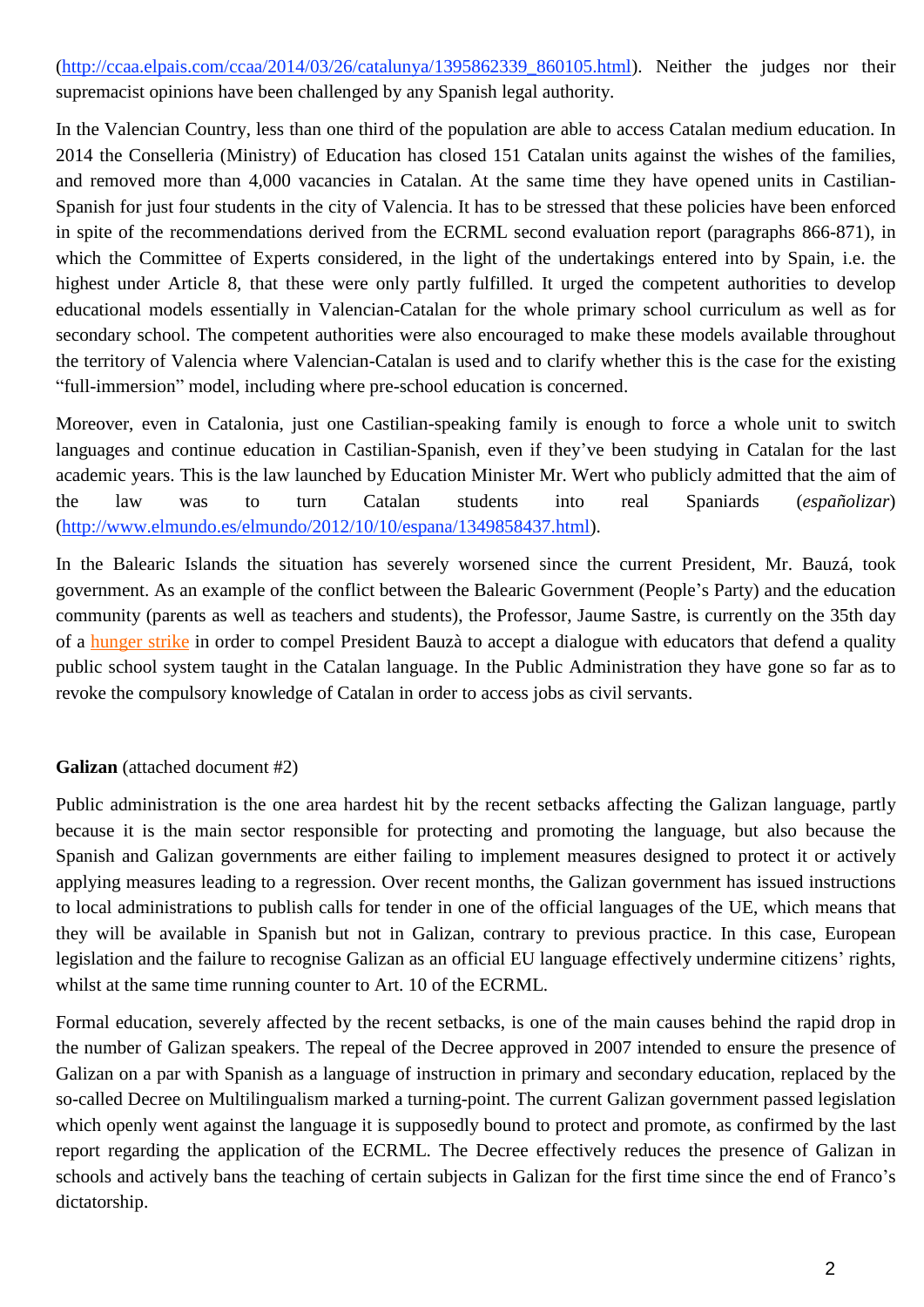It is also currently impossible to ensure teaching in Galizan in pre-primary, primary and secondary education, with the legislation passed by the State (Bill for Improving Quality in Education), which leads to a serious situation of inferiority for the co-official languages within the core curriculum.

Again, justice is an area of conflict in which the Legal rulings in the ECRML have been systematically breached. Galizan accounts for no more than 5% of all of the legal notifications and resolutions, and the widespread denial of citizens' rights to use the Galizan language in their dealings with the judicial system is further aggravated by the refusal on the part of the majority of the judiciary and the public prosecutor to use Galizan while carrying out their duties.

Healthcare is is another field where it has become increasingly difficult for citizens to be assisted in their chosen language since the PP came to power in the Galizan government, e.g. failing to provide patients with a Galizanlanguage version of medical consent forms or, in the most dramatic cases, asking them not to speak Galizan at their own home by a Family Doctor (26/07/2012) or forcing to postpone tests because they had been requested in Galizan (03/04/2013).

#### **Basque** (attached document #3)

For the Basque language the most problematic area is the Community of Navarre, the unique case in Europe where, in the same territory and under the same laws, the linguistic rights of the citizens are recognised depending the area they live in. The *Organic Law 13/1982 of 10 August on the Reintegration and Improvement on the Autonomous Regime in Navarre* states (art 9) that:

*1. Spanish is the official language of Navarre.*

2. Basque language will also have the status of official language in the Basque-speaking zones of Navarre. A law will determine these zones and regulate the official use of the Basque language, and will provide for *the teaching of this language within the framework of General State Legislation.*

It's difficult to understand whay Navarre (600,000 inhabitants and 10,421 sq Km) has to be divided into three linguistic areas. Moreover, Pamplona, the capital of the Foral Community, where most major services are located, is in the mixed language area and thus Basque is not the official language of the capital and Basquespeaking citizens cannot exercise their linguistic rights when availing themselves of such public services. According to those premises, there are two different categories of citizens in Navarre: the Spanish-speaking ones who have full linguistic rights in the whole territory and Basque-speaking citizens who cannot enjoy the same rights.

Again education is an important sector in which the rights of children are systematically violated. In Navarre hundreds of children have to cover thousands of miles a year in order to access courses in Basque, just because they live in an area where the law does not recognize their right to study in the native language of the territory.

An especially serious case has arisen recently when the media disclosed that the Guardia Civil (Spanish police force) had prepared a report based on tracking 1,652 people who serve as Basque language teachers in Navarre aimed at revealing every possible spurious connection with any of the illegal Basque political or social organizations. The continuous intent to associate the Basque language with terrorism is completely unacceptable in a democracy.

Nevertheless, the violation of Basque-speaking citizens' rights are not restricted to Navarre. In San Sebastian, a citizen who had asked the administrative court to conduct proceedings in Basque saw his process delayed for 274 days. The court of Getxo rejected all the documents provided by a citizen in Basque language and let him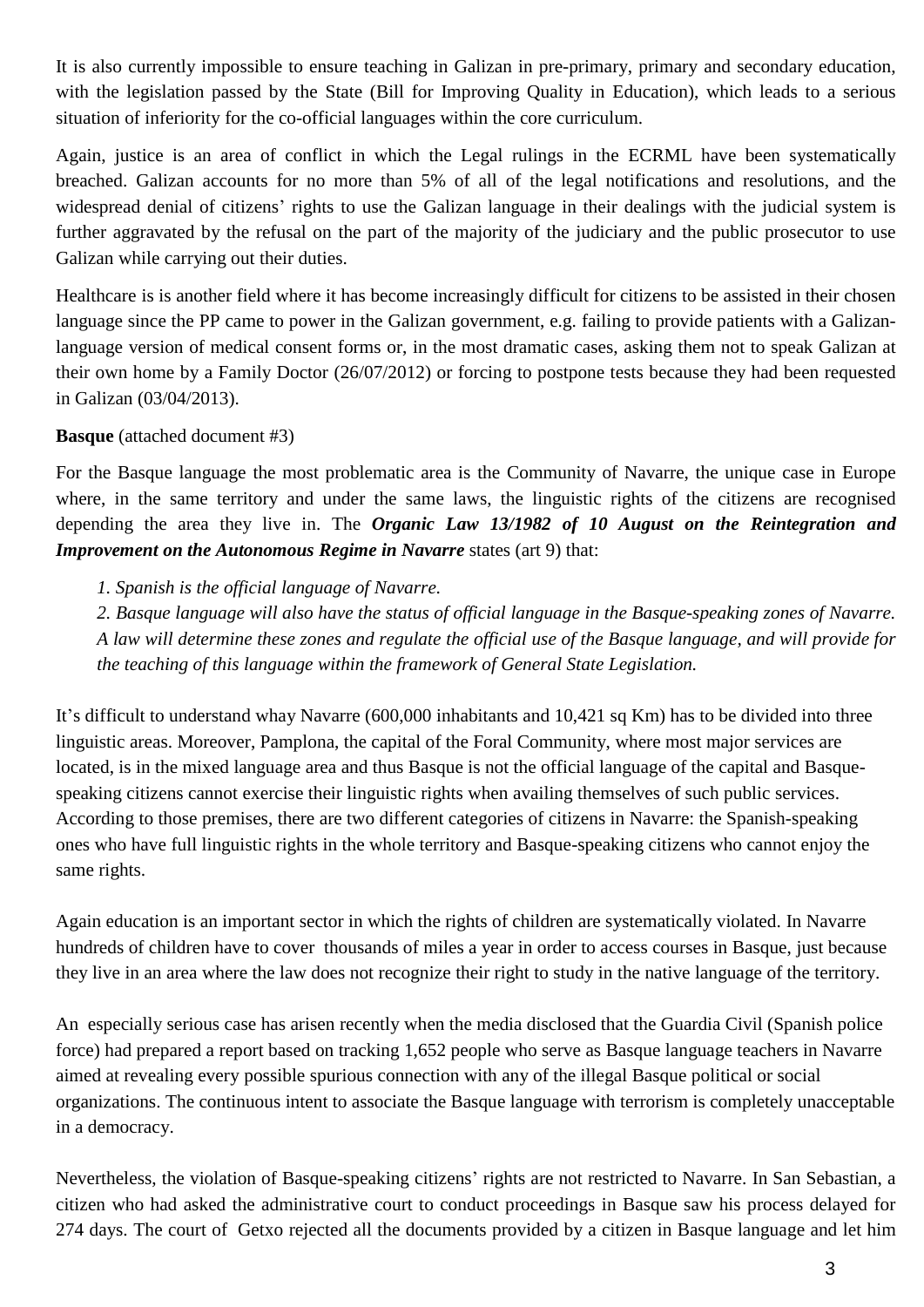know that the court would not take them into account because he didn´t present the document in Castilian-Spanish. Meanwhile, a man has been tried for addressing a Guardia Civil in Basque language, so equating the use of an official language with disrespecting or attacking an authority. In the public health system, a citizen who asked the tests he had to fulfil for the forensic surgeon at court, in Basque, was told that there are "no tests" in the Basque language.

### **Asturian** (attached document #4)

Things are even worst for the Asturian language which lacks formally recognized official status. The "Law of Use and Promotion of Bable/Asturian" (1998), states that (4th article) "All citizens have the right to use Asturian [...] orally and in writing" and that "the oral or written use of Asturian in communications between citizens and the Principality of Asturias has to be taken as valid at all purposes." The reality is that the use of Asturian is only made by citizens, since the Asturian almost never uses it. The lack of an official status is a legal excuse used by governments to deny people the right to address them in Asturian.

This situation affects fundamental rights such as the right of association (citizens' NGOs such as "Xunta pola Defensa de la Llingua Asturiana" in 1985, "Conceyu d'Estudiantes Nationalistes" in 1987 or "Coleutivu Llingua y Ensenanza" in 1989 had not been able to be legally registered for providing documentation written in Asturian) or voting rights. In the most recent case (April 2011), two political parties had their candidacies refused for submitting them in Asturian.

Again the Spanish justice administration stands out for language marginalisation. In 1997, an Asturian citizen was not allowed to testify in a court because the court's clerk refused to take verbal statement in that language. In 2007, a court in Oviedo failed against a citizen stating that he did not have the right to communicate with this administration in Asturian.

In recent years, the media has shown many cases of parents complaining for their children being ridiculed or punished for speaking Asturian in school. In the most striking case, in 2001, the Deputy Ministry of Education investigated a school where schoolchildren were fined for each Asturian word they used. After the court filed the complaint, the Provincial Court of Asturias supported this resolution considering that fining students for speaking Asturian "is not a criminal offense of discrimination". Again this resolution sustains the idea that Castilian-speaking citizens deserve more rights than Asturian-speaking ones.

# **Aragonese** (attached document #5)

The languages of Aragon (Catalan and Aragonese) rarely generate any conflictual situation. Almost 100% of their speakers can also speak Spanish and they swing languages according to each environment. As a result of centuries of repression and indoctrination Aragonese and Catalan are only used within the family and close social relationships. Trespassing these limits entails social rejection, mockery and serious difficulties for access to services or to fail in dealing with public administration. Only language activists occasiolnaly try to make visible this situation by publicly exercising their rights and they usually have to give up when they reach the point in which the system refuses any interlocution with them. The most recent case was the city councillor of Huesca, Francho Nagore, who declared his will to express himself in Aragonese as much as he could causing unwelcoming reactions of some other councillors. One of them sarcastically asked if written translations of his speeches would be provided and if councillors could be also allowed to speak in French, English of German.